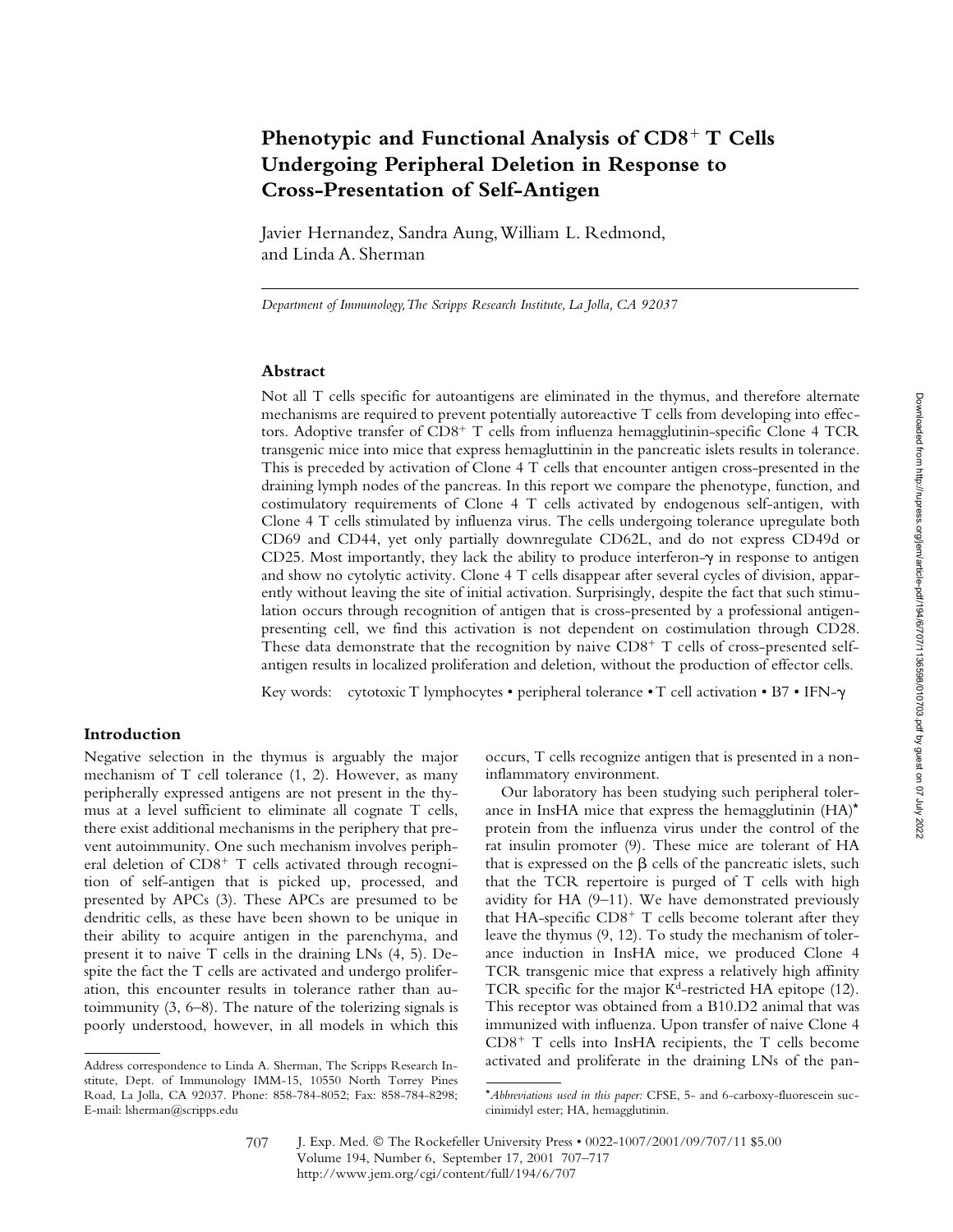creas (8). The activated Clone 4 T cells did not cause diabetes and were either deleted or inactivated (8, 13). To learn more about the basis for this apparent paradox, in which activation of CD8<sup>+</sup> T cells is benign to the host and results in clonal elimination or inactivation, we have investigated the phenotype and functional capability of the Clone  $4$  CD8<sup>+</sup> T cells that proliferate in the pancreatic LNs of InsHA mice.

#### **Materials and Methods**

*Mice.* Balb/c mice were purchased from the breeding colony of The Scripps Research Institute. InsHA transgenic mice (9), homozygous for the HA gene, had been backcrossed with Balb/c at least eight generations. Clone 4 TCR transgenic mice (12) were also backcrossed with Balb/c mice for at least eight generations and were then crossed with Balb/c Thy1.1<sup>+/+</sup> for two generations to achieve homozygosity for Thy1.1. Mice were propagated and maintained under specific pathogen-free conditions in The Scripps Research Institute's animal facility. All mice used in these studies were between 8 and 12 wk of age. Experimental procedures were performed according to the National Institutes of Health Guide for Care and Use of Laboratory Animals.

Preparation of CFSE-labeled Clone 4 CD8<sup>+</sup> T Cells. CD8<sup>+</sup>  $CD8<sup>+</sup>$ Thy1.1<sup>+</sup> T cells from Clone 4 TCR were prepared as described previously (8, 13) with certain modifications. Single cell suspensions were prepared from spleen and LNs of Clone 4 TCR transgenic mice and RBCs were lysed. Cells were then passed through a nylon wool column (Wako Chemicals) according to manufacturer's instructions. Nonadherent cells were incubated for 1 h at 4C with anti-CD4 (clone RL172) mAb, in the form of tissue culture supernatant, at a concentration of  $10<sup>7</sup>$  cells per milliliter. After centrifugation, Low-Tox rabbit complement (Accurate Chemical) was added to a final dilution of 10% in RPMI 1640 medium and cells were further incubated for 1 h at 37°C. Cells were finally washed with RPMI containing 10% FCS.  $5 \times 10^7$ purified  $CD8^+$  T cells were incubated in 1 ml of 5  $\mu$ M 5- and 6-carboxy-fluorescein succinimidyl ester (CFSE; Molecular Probes) in HBSS for 10 min at 37°C. Cells were then washed with ice-cold HBSS.

*Adoptive Transfer, Immunization, and Ab Treatment.* Recipient InsHA or Balb/c mice were injected intravenously with  $3 \times 10^6$ CFSE-labeled Clone 4 TCR CD8<sup>+</sup> T cells in 200 µl of HBSS on day 0. Immediately after transfer, groups of mice were immunized intraperitoneally with 500 HA U of influenza virus A/PR/8/34 H1N1 that was grown in the allantoic cavity of 10-d-old hen's eggs. Mice immunized with a low dose of influenza virus received 12 HA U. Mice immunized with the  $K<sup>d</sup>$  HA peptide (IYS-TVASSL) received  $100 \mu$ g of peptide in PBS intravenously.

In some experiments mice were treated with a combination of purified anti-B7.1 (clone 16-10A1; American Type Culture Collection[ATCC]) plus anti-B7.2 (clone GL1; ATCC) mAbs; 100 g of each Ab per mouse per dose. Groups of mice treated with purified hamster IgG plus rat IgG (Jackson ImmunoResearch Laboratories) served as isotype controls. Abs were administered intraperitoneally in HBSS on days 0, 1, 2, 3, and in some cases on day 5. Mice were monitored for diabetes by measuring blood glucose on days 4, 6, 8, and every 4 d thereafter. They were considered diabetic when glucose levels were 300 mg/dl.

*Flow Cytometry.* 4 or 8 d after receiving CFSE-labeled cells, pancreatic LNs and a mixture of other LNs including inguinal, axillary, cervical, and mandibular were excised and processed separately to obtain single cell suspensions. After counting, all the cells from the pancreatic LNs and an equivalent number of cells from the other LNs were stained with the indicated Abs. LNs from three mice receiving the same treatment were pooled together for staining.

All mAbs and secondary reagents were purchased from BD PharMingen. Donor Clone 4 T cells were detected and enumerated by virtue of their Thy1.1 expression. LN cells were incubated with anti- $CD8\alpha$ -PerCP and anti-Thy1.1-PE mAbs in HBSS, 0.1% BSA, 0.02% sodium azide for 30 min at 4°C. After washing, cells were analyzed with a FACSCalibur™ apparatus using CELLQuest™ software (Becton Dickinson). In analyzing each sample,  $1.5 \times 10^6$  events were collected. The intensity of CFSE fluorescence was analyzed in the  $CD8<sup>+</sup>$  Thy1.1<sup>+</sup> subpopulation of lymphocytes.

For the phenotypic characterization of dividing Clone 4 CD8<sup>+</sup> T cells, pancreatic LN cells were previously incubated with either biotin-labeled anti-CD25, anti-CD44, anti-CD69, anti-CD49d, or anti-CD62L mAbs for 30 min at 4°C, washed, and incubated again with a mixture of streptavidin-APC, anti-CD8 $\alpha$ –PerCP, and anti-Thy1.1–PE mAbs for 30 min at 4°C.

Biotin-labeled annexin V was used for the detection of apoptotic Clone 4 cells. In this case incubation times were reduced to 15 min and performed at room temperature in annexin V binding buffer (BD PharMingen).

To assess production of IFN- $\gamma$  in response to antigen, LN cells were incubated in RPMI 1640 10% FCS with 1  $\mu$ g/ml of the K<sup>d</sup> HA peptide and 1  $\mu$ l/ml of Brefeldin A containing Golgi-Plug solution (BD PharMingen) for 6 h at 37°C. An irrelevant peptide was used instead of the K<sup>d</sup> HA peptide as a negative control. After washing cells were stained to detect cell surface CD8 and Thy1.1 as described previously. Cells were then permeabilized and stained to detect intracellular IFN- $\gamma$  with anti-IFN- $\gamma$ -APC mAb using the Cytofix/Cytoperm Plus kit (BD PharMingen) according to manufacturer's instructions.

*In Vivo Cytotoxicity Assay.* Mice were injected with  $3 \times 10^6$ nonlabeled, purified Clone 4 CD8<sup>+</sup> T cells. Syngenic spleen cells were labeled by incubation for 15 min at 37°C with either 5  $\upmu\text{M}$ CFSE in HBSS (CFSEhigh cells) or  $0.5 \mu M$  CFSE in HBSS (CF-SElow cells) and washed twice with HBSS. CFSEhigh cells were pulsed with  $K^d$  HA peptide at 1  $\mu$ g/ml for 1 h at 37°C. CFSE<sup>low</sup> cells were not pulsed and served as an internal control. On day 4 mice were injected intravenously with a mixture of  $2.5 \times 10^6$ CFSE<sup>high</sup> peptide-pulsed cells plus  $2.5 \times 10^6$  CFSE<sup>low</sup> nonpulsed cells. Pancreatic LNs were excised 10 h later and single cell suspensions were analyzed for detection and quantification of CFSE-labeled cells.

### **Results**

The Fate of Clone 4 CD8<sup>+</sup> T Cells in InsHA Mice. We have previously demonstrated that CSFE-labeled Clone 4 CD8<sup>+</sup> T cells adoptively transferred into InsHA mice become activated and proliferate in the pancreatic LNs, but not elsewhere in the host (8). This activation was a prerequisite for tolerance induction of the Clone 4 cells. In this model, the rate of T cell activation, and consequently, the rate of tolerance induction is limited by the amount of antigen made available for stimulation through cross-presentation (13). To more carefully examine the fate of Clone 4 cells as they undergo tolerance in InsHA mice, we have extended those studies by tracking the T cells at later time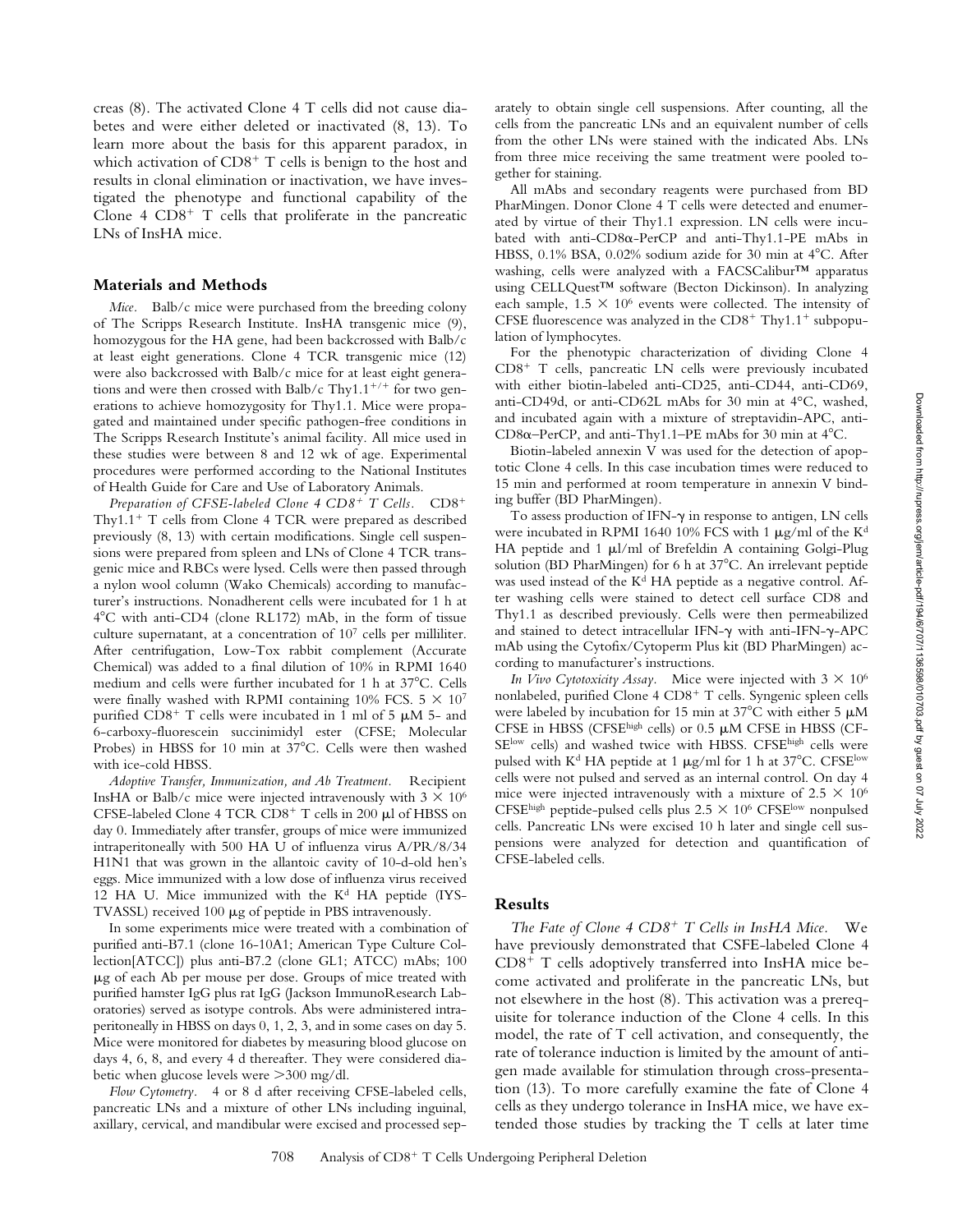points after adoptive transfer (Fig 1). We have also compared the consequence of activation of Clone 4 cells by endogenous HA, which results in tolerance, with activation by influenza virus, which results in insulitis and diabetes in InsHA mice (13).

Clone  $4$  CD8<sup>+</sup> T cells do not proliferate when transferred into syngenic Balb/c hosts that lack expression of HA (Fig. 1 A). However, by day 8 after transfer some cells were detected that had undergone a single cycle of division (Fig. 1 A). This is most likely due to homeostatic proliferation. The total number of Clone 4 cells present in the pancreatic LNs of Balb/c recipients is similar at 4 or 8 d after transfer (Fig. 1 B). In InsHA recipients, proliferation driven by cross-presentation of endogenous antigen is detectable in the pancreatic LNs but not in other LNs at days 4 and 8. The number of division cycles and the numbers of proliferating cells within each peak are similar on days 4 or 8. However, the peak corresponding to undivided cells is reduced by half during this time period (note change in scale), indicating a gradual consumption of the naive cells (Fig. 1 A). There was no evidence for increased numbers of activated cells. Also, by counting the total numbers of Clone 4 cells in the pancreatic LNs we could not detect accumulation over time (Fig. 1 B), despite evidence of proliferation. Indeed, a slight but significant decrease in total number of Clone 4 cells was evident between days 4 and 8.

Of interest, the proliferating cells did not migrate from the pancreatic LNs to appear at different locations in the lymphoid system (Fig. 1 A). Taken together, these data indicate that only a small proportion of the T cells are stimulated at any given point in time, and that the activated cells do not accumulate within the lymphoid tissue.

This observation raised the question of what happens to the cells that divided previously. One possible explanation is that these activated HA-specific T cells had migrated to the pancreas where there is expression of cognate antigen. However, immunohistochemical examination of the pancreas indicated no such infiltration (data not shown). An alternative possibility, and one that is consistent with the fact the cells become tolerized in InsHA mice (8, 13), is that the cells are both proliferating and dying within the pancreatic LNs. To determine if this was the case, annexin V staining was performed to detect apoptotic cells in the pancreatic LNs of InsHA mice (Fig. 2). On day 4, an average of 7% of all Clone 4 CD8<sup>+</sup> T cells were annexin V positive, indicating an early stage in apoptosis, while 1% of the Clone 4 cells in Balb/c hosts were found to be positive. Taken together, these data suggest that the Clone 4 CD8<sup>+</sup> T cells slowly become activated and die within the lymphoid tissue of InsHA mice.

In parallel experiments, we examined the fate of the Clone 4 cells in InsHA mice that were infected with influ-



and Balb/c mice. (B) Total numbers of CD8<sup>+</sup> Thy1.1<sup>+</sup> cells in the pancreatic LNs of host mice. Data represent the mean of all independent experiments performed. Only negative standard deviation is depicted to achieve greater sensitivity in the graph.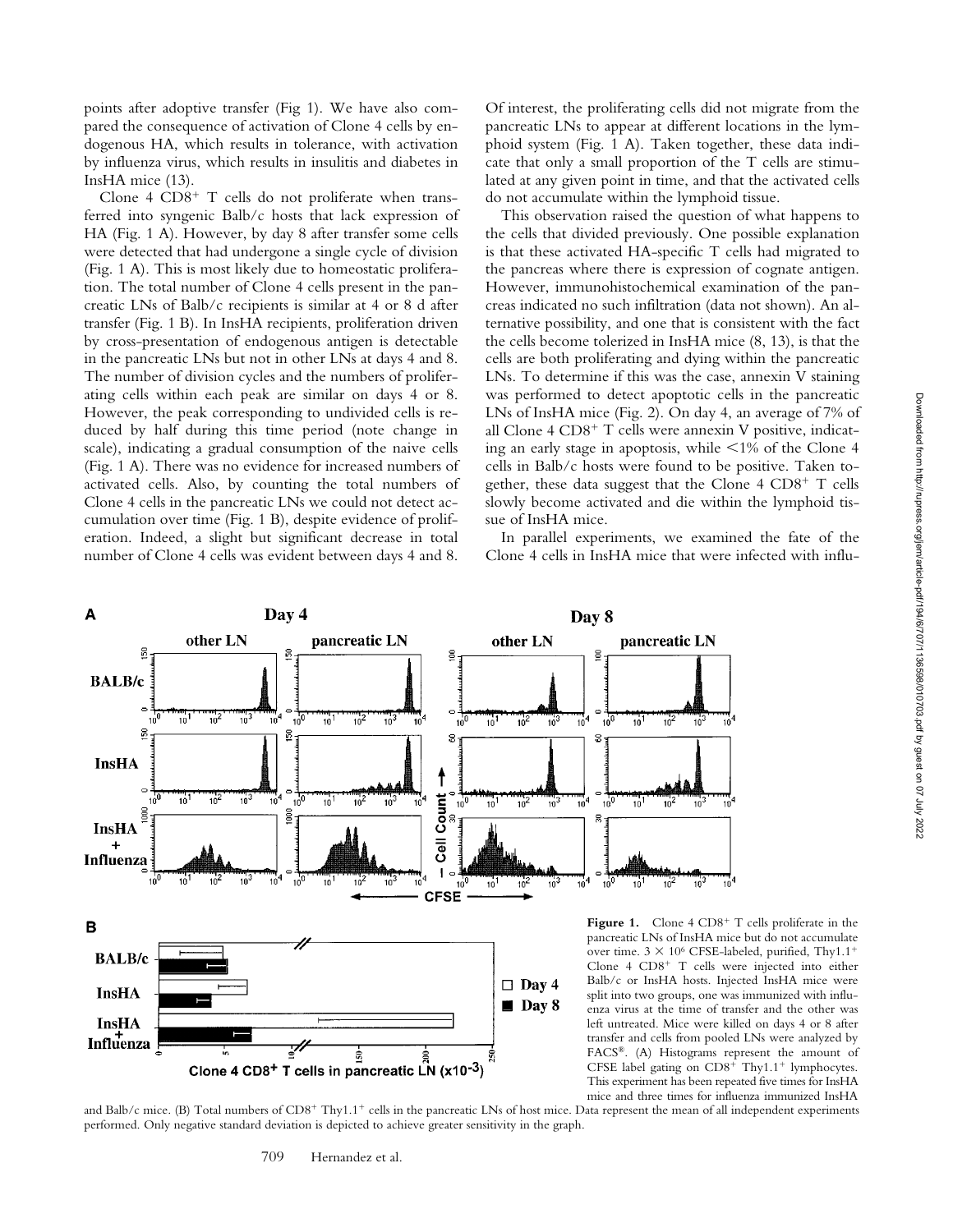

**Figure 2.** Detection of apoptotic Clone 4 CD8<sup>+</sup> T cells. CFSE-labeled, purified, Thy1.1<sup>+</sup> Clone  $4$  CD8<sup>+</sup> T cells were injected into the indicated hosts as in Fig. 1. On day 4 after transfer mice were killed and cells from pooled pancreatic LNs were analyzed by FACS® to detect apoptotic cells through annexin V binding. (A) Plots represent the amount of CFSE label versus annexin V binding–intensity gating on lymphocytes CD8<sup>+</sup> Thy1.1<sup>+</sup>. One representative experiment out three independent experiments is shown. (B) Percentage of Clone 4 Thy1.1<sup>+</sup> CD8<sup>+</sup> T cells that are annexin  $V^+$  in the pancreatic LNs of recipient mice. Data represent the mean of three independent experiments performed.

enza. On day 4 after the InsHA mice received both Clone 4 CD8<sup>+</sup> T cells and influenza, there was vigorous activation and proliferation, with a clear accumulation of cells in the pancreatic LNs as well as other LNs. By day 8, the numbers of Clone 4 cells had dramatically declined in the lymphoid tissue (Fig. 1 A, note change in scale from days 4–8). This was clearly reflected in the decrease in the total number of Clone 4 CD8<sup>+</sup> T cells recovered from the pancreatic LNs (Fig. 1 B). Of interest, when stained with annexin V on day 4, there was evidence that many of the virus-stimulated T cells, an average of  $\sim$ 40%, were undergoing apoptosis beginning after 4 cycles of division. Presumably this represents activation-induced cell death (Fig. 2). These mice developed diabetes by days 6–8, due to the migration of activated Clone 4 CD8<sup>+</sup> T cells to the pancreatic islets (data not shown).

*Clone 4 CD8*- *T Cells Responding to Endogenous Antigen Display a Distinctive Phenotype.* In an effort to understand the basis for the different fate of the Clone 4 cells, depending upon whether they were activated through encounter with self-antigen or virus infection, we analyzed the Clone 4 CD8<sup>+</sup> T cells, obtained at day 4 from the pancreatic LNs of InsHA mice, for their expression of key activation markers (Fig. 3). Naive CD8<sup>+</sup> T cells, like the Clone 4 cells transferred into Balb/c hosts, are characterized by a CD25<sup>-</sup>, CD69low, CD44low, CD62Lhigh, CD49dlow phenotype (Fig. 3; reference 14). In contrast, T cells activated by influenza virus proliferated vigorously and the expression pattern of these molecules switched to that characteristic of effector CD8<sup>+</sup> T cells. They became CD25<sup>+</sup>, CD69high, CD44high, CD62Llow, CD49dhigh (Fig. 3). Some of these changes required that cells first undergo several rounds of division before they achieved the full activation phenotype. For example, maximal levels of expression of VLA-4 (CD49d) and IL-2R $\alpha$  (CD25) did not occur until division cycle 5 or 6

(Fig. 3 B). However, the cells exhibited a gradual increase in expression that could be seen in earlier divisions.

In contrast, Clone 4 CD8<sup>+</sup> T cells that were activated to proliferate in response to self-antigen in the InsHA mice demonstrated a different phenotype. Although an early activation marker, CD44, became efficiently upregulated soon after the first round of division, there was no upregulation of CD25 or CD49d, and less downregulation of CD62L. Also, even though the expression pattern of CD69 was similar to that of Clone 4 cells taken from influenza infected mice, the maximum levels reached by each cell population was clearly different (Fig. 3 B). Thus, clear differences in cell surface expression of activation markers were exhibited by the Clone 4 cells depending upon whether they were stimulated with endogenous antigen or virus.

*Clone 4 CD8*- *T Cells Proliferating in Response to Endogenous Antigen Do Not Develop Effector Function.* The observation that Clone 4 CD8<sup>+</sup> T cells stimulated by endogenous self-antigen did not express a "classical" effector CTL phenotype led us to question whether the activated cells demonstrated effector function. Production of IFN- $\gamma$  in response to antigen represents an early effector function. Indeed, a total of  $>60\%$  of the Clone 4 cells obtained from influenza-infected mice exhibited the ability to produce IFN- $\gamma$  at day 4 after transfer (Fig. 4). This cytokine was clearly detected even in cells that had divided only once or twice (Fig. 4). In contrast, the Clone 4 T cells taken from the pancreatic LNs of InsHA mice did not produce IFN at day 4 after transfer (Fig. 4). Due to the limiting amount of cross-presented antigen few of the Clone 4 T cells transferred into InsHA are activated and proliferate at any given time. This is an ongoing process that continues until all naive Clone 4 cells are tolerized (13). Therefore, the cells that have experienced fewer rounds of division are likely to be derived from naive cells that were more recently activated.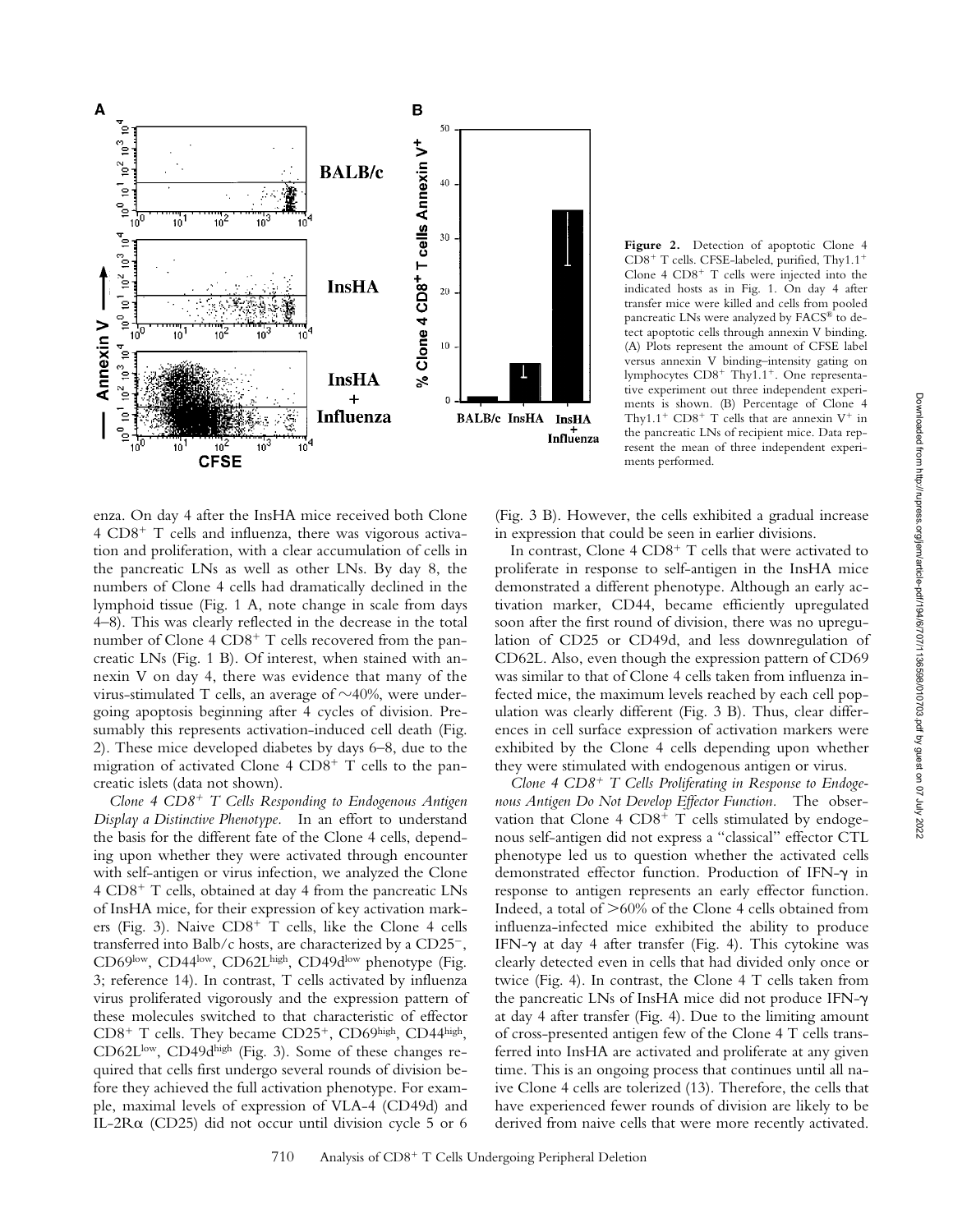

Figure 3. Phenotypic characterization of proliferating Clone 4 CD8<sup>+</sup> T cells. CFSE-labeled, purified, Thy1.1<sup>+</sup> Clone 4 CD8<sup>+</sup> T cells were injected into different hosts as in Fig. 1. On day 4 after transfer mice were killed and cells from pooled pancreatic LNs were analyzed by FACS® to detect expression of key activation surface markers. (A) Plots represent the amount of CFSE label versus the intensity of expression of five different activation markers gating on lymphocytes CD8<sup>+</sup> Thy1.1<sup>+</sup>. One out of two independent experiments with similar results is shown. (B) Representation of the geometrical mean fluorescence intensity (GMFI) of the different activation markers from A examined as a function of the division cycles. GMFI was selected for this analysis due to the small numbers of cells involved in the analysis of each cycle of division, particularly in the case of Clone 4 T cells activated by endogenous expression of HA.

Accordingly, these data argues against the possibility that cells undergoing tolerance may produce IFN- $\gamma$  at an early stage in division. In addition, examination of the Clone 4 cells taken from InsHA mice at day 2 after transfer, a time point when they have only divided one or two times, also showed no production of IFN- $\gamma$  (data not shown).

Next, we compared the ability of the Clone 4 T activated by either endogenous antigen or influenza virus, to lyse target cells that were pulsed with the HA peptide (Fig. 5). Peptide pulsed and nonpulsed spleen cells that were differentially labeled with different concentrations of CFSE were injected into InsHA or Balb/c mice that had received Clone 4 T cells 4 d earlier. After 10 h, cells from the pancreatic LNs were examined for evidence of lysis of targets pulsed with the HA peptide antigen. In Balb/c mice which received Clone 4 cells, a slight reduction was observed in the peak of CFSEhigh peptide pulsed targets, relative to the internal control of CFSElow cells that had not been pulsed with peptide (ratio CFSE<sup>low</sup>/CFSE<sup>high</sup> =  $1.2 \pm 0.1$ ; Fig. 5). Essentially identical results were found when Clone 4 cells

were injected into InsHA mice (ratio CFSElow/CFSEhigh =  $1.3 \pm 0.1$ ; Fig. 5). This small reduction observed in the CFSEhigh peptide pulsed cells may be attributable to activation of naive, undivided Clone 4 cells by the CFSE targets, as it was not observed in mice that had not received Clone 4 cells (ratio  $= 1.0$  in both Balb/c and InsHA). In contrast, cytolytic activity was clearly evident in recipients that had been infected on day 0 with influenza (ratio CFSE<sup>low</sup>/ CFSE<sup>high</sup> = 18  $\pm$  9; Fig. 5). These data indicate that activation of Clone 4 cells by endogenous HA alone did not result in cytolytic activity.

In the experiments described above, influenza virus– immunized mice received a high dose of virus (500 HA U). In this situation, the amount of antigen available to Clone 4 cells is much higher than when the only source of  $K<sup>d</sup> HA$ peptide is the pancreatic HA protein. This is readily appreciated by comparing the number of cells that remained undivided in both situations (Fig. 1 A). Such a difference in antigen load could be responsible for the differential potential of Clone 4 cells of gaining effector function. To ad-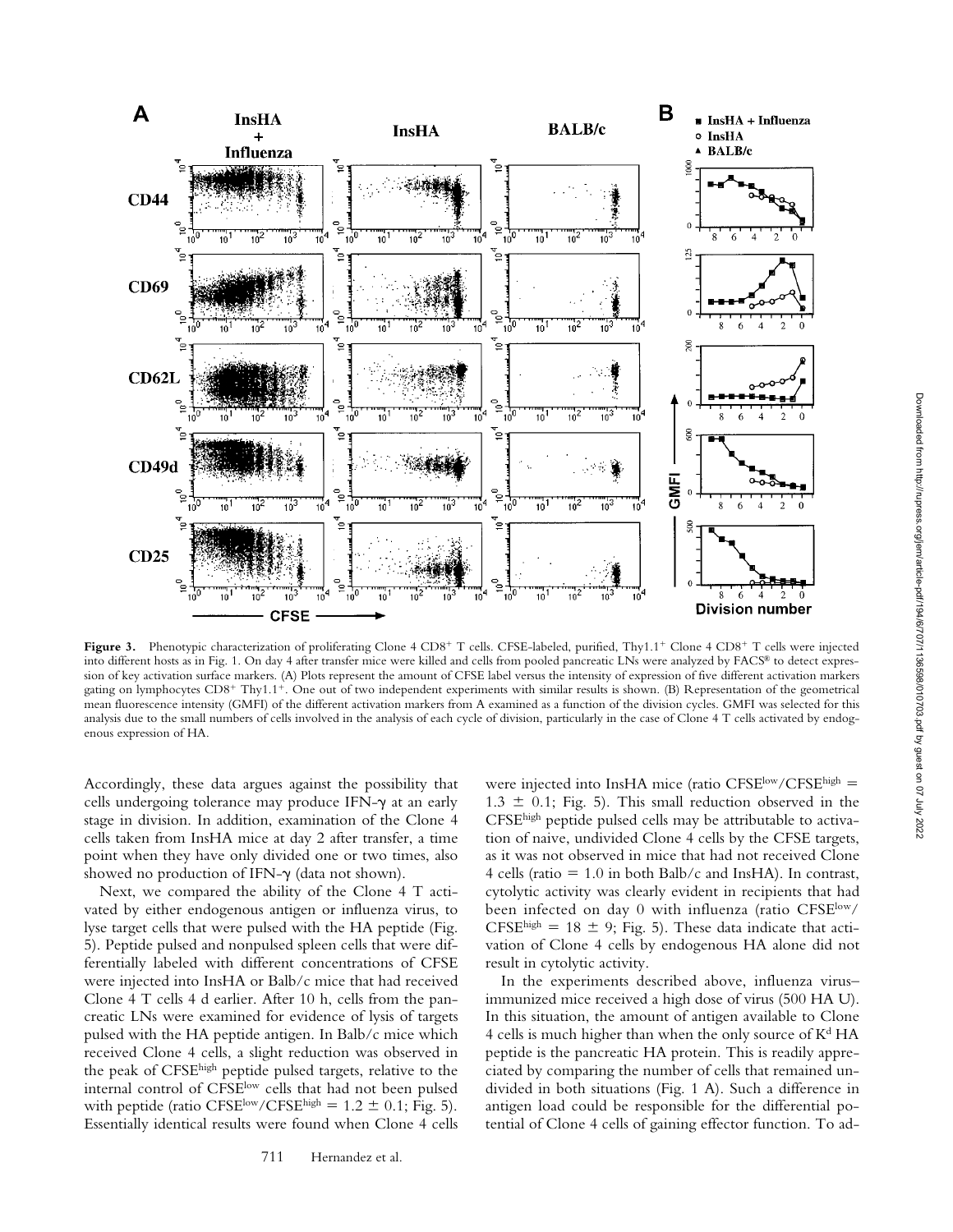

cells.  $3 \times 10^6$  CFSE-labeled, purified, Thy $1.1^+$  Clone 4 CD8<sup>+</sup> T cells were injected into InsHA recipients that were either immunized with influenza virus or left untreated. On day 4 after transfer cells from pooled pancreatic LNs were incubated with K<sup>d</sup> HA peptide (stimulated) or an irrelevant peptide (nonstimulated) for 6 h at  $37^{\circ}$ C. Then, cells were analyzed by FACS® to detect accumulation of intracellular IFN- $\gamma$ . (A) Plots represent the amount of CFSE label versus the intensity of IFN- $\gamma$  produced gating on lymphocytes CD8<sup>+</sup> Thy1.1<sup>+</sup>. Data correspond to one out of two independent experiments with similar results. (B) Representation of the percentage of CD8<sup>+</sup> Thy1.1<sup>+</sup> T cells that are IFN- $\gamma^+$  from A as a function of the division cycle.

dress this issue we decreased the amount of virus used for immunization to achieve conditions in which only a small percentage of the transferred cells divided (Fig. 6 A). Balb/c mice were used in these experiments to avoid interference with the endogenous antigen. Clone 4 cells stimulated by this "low dose" of virus (12 HA U), however, divided more that seven times and were able to efficiently

6

**Division number** 

 $25$ 

.<br>ج

secrete IFN- $\gamma$  (Fig. 6 A). As another approach, we looked at IFN- $\gamma$  production by Clone 4 T cells in a situation in which tolerance occurs after infusion of a high dose of peptide antigen. Systemic injection of 100  $\mu$ g of soluble K<sup>d</sup> HA peptide after adoptive transfer of Clone 4 CD8<sup>+</sup> T cells induces a dramatic expansion of these cells followed by a rapid deletion without development of diabetes in



**Figure 5.** In vivo cytolytic activity of proliferating Clone 4 CD8<sup>+</sup> T cells.  $3 \times 10^6$  purified Clone 4 CD8<sup>+</sup> T cells were injected into either Balb/c or InsHA hosts. Injected InsHA mice were split into two groups, one was immunized with influenza virus at the time of transfer and the other was left untreated. 4 d after transfer mice were injected with a mixture of 2.5  $\times$  10<sup>6</sup> CFSEhigh-labeled, K<sup>d</sup> HA peptide pulsed syngenic spleen cells, and  $2.5 \times 10^6$  CFSE<sup>low</sup>-labeled, nonpulsed cells, as targets. Groups of mice that did not receive Clone 4 cells were used as controls and were also given CFSE-labeled target cells. 10 h later lymphocytes from the pancreatic LNs of four individual mice per group  $(n = 4)$  were

examined by FACS® to detect and quantify CFSE-labeled cells. Histograms represent the amount of CFSE label of one representative mouse per group. The mean  $\pm$  SD of the ratio of the number of CFSE<sup>low</sup>/CFSE<sup>high</sup> cells (r) for all mice in each group is indicated. Data represent one out of two experiments with similar results.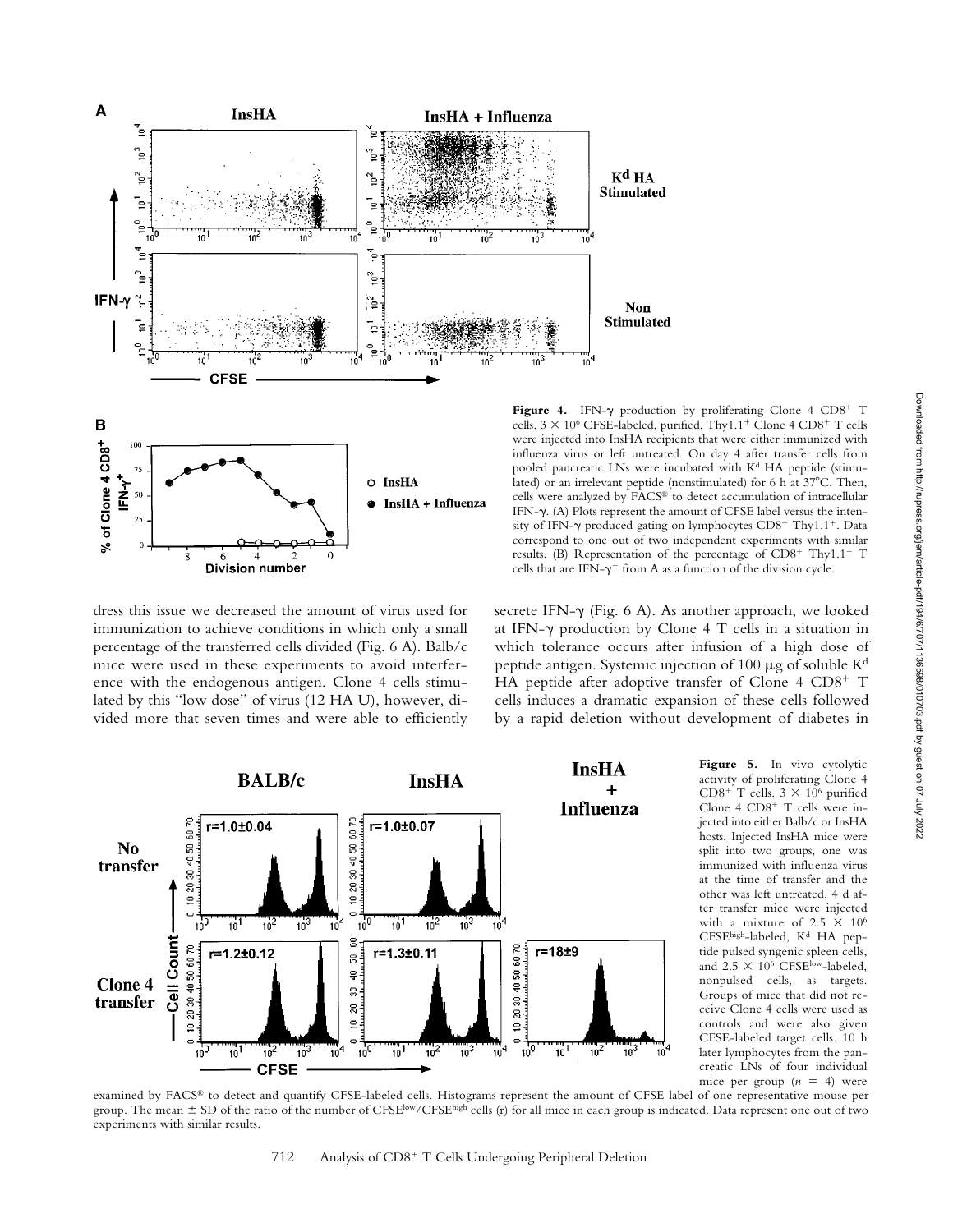

Figure 6. IFN- $\gamma$  production by proliferating Clone 4 CD8- T cells is not dependent on the antigen dose.  $3 \times 10^6$  CFSElabeled, purified, Thy1.1<sup>+</sup> Clone 4 CD8<sup>+</sup> T cells were injected into Balb/c recipients. Cells recovered from the pancreatic LNs were analyzed for their ability to produce IFN- $\gamma$  as described in Fig. 4. (A) Mice were immunized with 12 HA U of influenza virus at the time of cell transfer and killed on day 4. (B) Mice were immunized with  $100 \mu g$  of Kd HA peptide intravenously at the time of cell transfer and killed on day 3.

InsHA mice (unpublished data). Clone 4 cells proliferating in Balb/c mice in response to soluble peptide did not produce IFN- $\gamma$  (Fig. 6 B). Taking together, our results indicate that the development of effector function is not related to the antigen dose but rather to the context in which antigen is recognized.

*Proliferation of Clone 4 CD8*- *T Cells in the Pancreatic LNs Occurs Independent of Costimulation by B7.1*-*7.2.* The important role of costimulation through CD28 in the development of a CD8<sup>+</sup> T cell response is well established (for a review, see references 15–17). This occurs when T cells are stimulated by APCs that express B7.1/7.2 molecules. However, the absence or presence of this type of costimulation in the induction of T cell tolerance in vivo is still controversial and varies enormously depending on the system under examination (18, 19). The role of costimulation in tolerance resulting from cross-presentation of self-antigen has not been addressed previously. To determine whether such costimulation was required for activation of Clone 4 T cells in response to endogenous self-antigen, we examined the effect of anti-B7 blocking mAbs. Anti-B7.1 mAb 16-10A1 and anti-B7.2 mAb GL1 have been used successfully to block CD28/B7 interactions (20). In vitro, a combination of both Abs was able to block the development of Clone 4 cells into effector CTLs and substantially reduced their proliferative potential in response to influenza virus–infected cells (data not shown). Individually, these Abs blocked neither proliferation nor CTL function. Surprisingly, when administered to InsHA mice, the amount of activation and proliferation of Clone 4 T cells in response to endogenous HA was found to be similar in the presence and absence of anti-B7 mAbs (Fig. 7 A). The number of division cycles observed and the percentage of cells within each cycle were almost identical. Also, the total numbers of Clone 4 cells in the pancreatic LNs were identical in both situations (Fig. 7 B). In contrast, these reagents had a profound effect on expansion of Clone 4 CD8<sup>+</sup> T

cells stimulated by influenza virus (Fig. 7, A and B). A fourfold lower number of cells were recovered from the pancreatic LNs of virus-infected mice that received these Abs, and the CD8 cells that were recovered expressed threefold less IFN- $\gamma$  (Fig. 7 C) and did not induce diabetes.

## **Discussion**

Cross-presentation by APCs of exogenous antigen leads to the activation of naive, antigen-specific T cells in the periphery. In the presence of inflammatory agents, such as pathogens, activation results in the development of a vigorous T cell response. However, in the case of cross-presentation of self-antigens, activation results in tolerance induction (for a review, see reference 21). The current study represents the first detailed analysis of the phenotypic characteristics, functional capabilities, and costimulation requirements of T cells that are tolerized specifically by cross-presentation of self-antigen. Although others have previously studied some of these characteristics in T cells undergoing in vivo peripheral tolerance in response to exogenously provided or ubiquitously expressed antigens (22–25) in each of these situations, multiple cell types are involved in antigen presentation. The current study has examined tolerance as it occurs to an antigen expressed in the pancreatic islets via cross-presentation of antigen by a professional APCs. We have contrasted the phenotype and effector function of naive Clone 4 TCR cells that are activated in vivo either by cross-presentation of an endogenously expressed antigen, or by infection with influenza virus. The signals delivered in the former situation induce a partial activation program in which the HA-specific CD8<sup>+</sup> T cells acquire a limited proliferation potential and display a distinctive phenotype, CD44high, CD69intermediate, CD25<sup>-</sup>, CD62Lintermediate, CD49d low. Moreover, they do not develop a key early effector function, the production of IFN- $\gamma$ , and do not lyse HA-pulsed targets in vivo.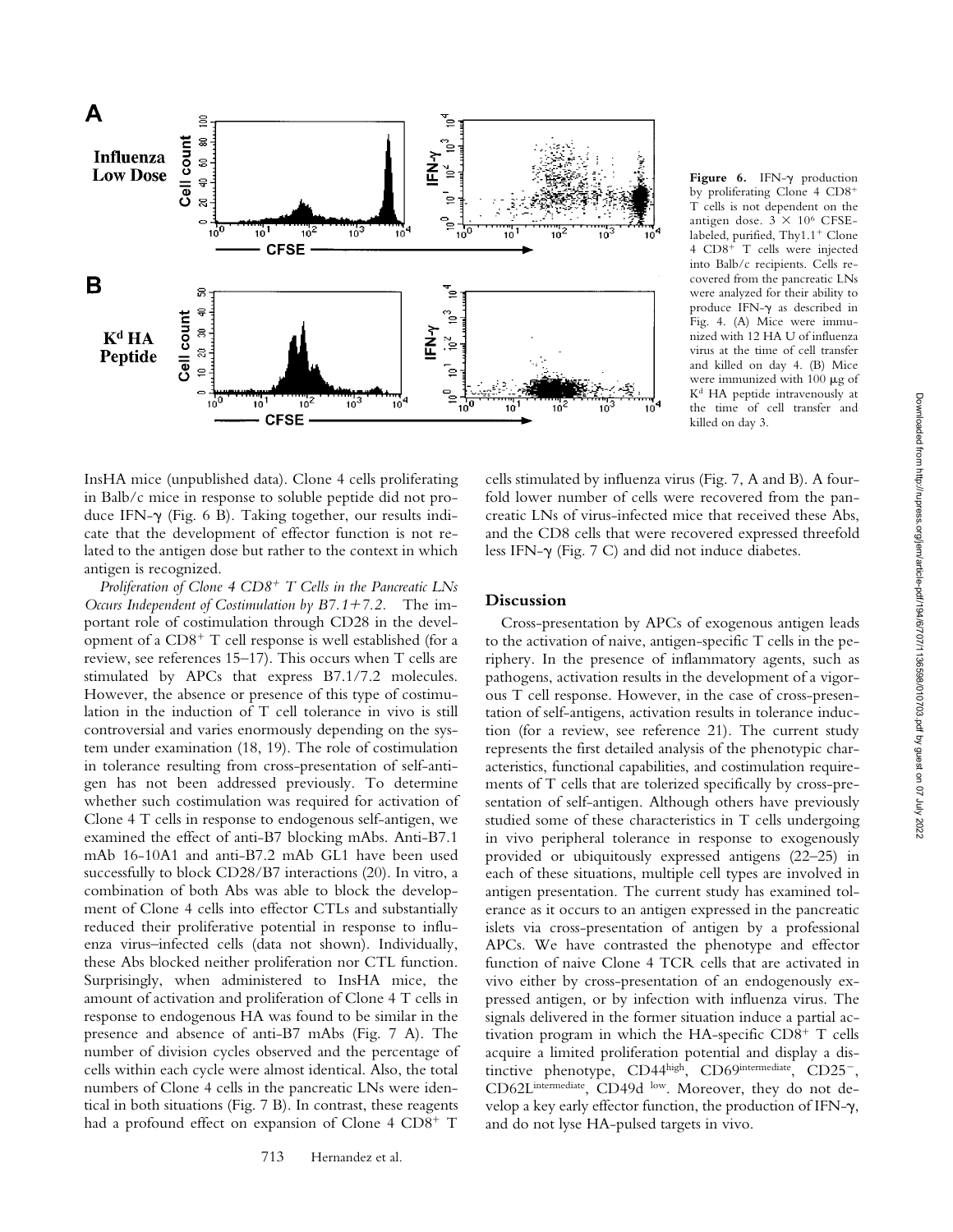

Figure 7. Proliferation of Clone 4 cells in the pancreatic LNs of InsHA mice is B7 co-stimulation independent.  $3 \times 10^6$  CFSE-labeled, purified, Thy1.1<sup>+</sup> Clone 4 CD8<sup>+</sup> T cells were injected into InsHA recipients that were either immunized with influenza virus or not. Half of the mice from the two previous groups were treated anti-B7.1 plus anti-B7.2 mAbs and the rest of the mice were treated with rat plus hamster IgG as isotype controls. On day 4 after transfer, cells from the pancreatic LNs were analyzed by FACS®. (A) Histograms represent the amount of CFSE label gating on lymphocytes CD8<sup>+</sup> Thy1.1<sup>+</sup>. Percentages of cells within each division cycle are indicated in the top histograms. Data correspond to one out of three independent experiments with similar results. (B) Total numbers of CD8- Thy1.1- T cells in the pancreatic LNs of recipient mice. Data represents the mean of all experiments performed. (C) Cells from the pancreatic LNs were processed as described in Fig. 4 to detect IFN- $\gamma$ production. The percentage of lymphocytes  $CD8^+$  Thy $1.1^+$  that are IFN- $\gamma^+$  is represented.

A number of studies have concluded that there is a strong link between the number of cell divisions by activated T cells, and the expression of activation markers and cytokines (26–28). Although there is a marked difference in the proliferative potential of Clone 4 cells that are stimulated by cross-presentation of self-antigen as compared with influenza infection, some of the differences observed in phenotype and function appear to be related to the quality of the signals received rather than the fact that they undergo fewer division cycles. Clone 4 cells obtained from virus infected mice demonstrate downregulation of CD62L after a single division cycle. Upregulation of CD25 and CD49d is noticeable after the second division, as is the ability to produce IFN- $\gamma$ . In contrast, although we can detect cells that have undergone up to five division cycles in response to endogenous self-antigen, in the case of expression of CD25, CD49d, and IFN- $\gamma$ , these activation and effector markers were not evident. It has also been proposed that gain of effector function and activation markers in T cells correlates with proliferative capacity and is independent of the signals inducing proliferation in vivo (27). In this previous study it was observed that CD4<sup>+</sup> T cells which underwent division as a consequence of stimulation through TCR alone (in the absence of costimulation) expressed the same phenotype as cells that received stimulation through both TCR and CD28, as long as they underwent comparable numbers of divisions. The differences between the previous findings and the current study is unclear, but may be

related to the fact that a high amount of peptide antigen was used to prime the OVA-specific CD4<sup>+</sup> T cells in vivo.

The inability of the Clone 4 cells, undergoing activation in response to cross-presented self-antigen, to fully downregulate CD62L and upregulate CD49d is consistent with the finding that the cells undergoing tolerance are unable to leave the lymph and enter the pancreas (29–31). Despite their proliferation, Clone 4 cells did not accumulate in the pancreatic LNs and could not be detected in other LNs or at the site of expression of antigen in the pancreas. Evidence was found that some cells in the pancreatic LNs were undergoing apoptosis. Most likely the efficient clearance of small numbers of apoptotic cells by phagocytic cells prevented the detection of greater number of apoptotic cells (32). Taken together with our previous results, which demonstrated that tolerance induction occurs under this activation condition (8, 13), we conclude the cells are being deleted from the repertoire.

It is likely that lack of expression of IL-2R $\alpha$ , which may be a direct consequence of the absence of B7 costimulation (33), could prevent Clone 4 cells from continued proliferation and survival. Also, CD28/B7 ligation has been shown to enhance expression of Bcl-xL in T cells, which prevents death induced by Fas, TCR cross-linking, or withdrawal of IL-2 (34). Since Clone 4 cells activated by endogenous antigen do not receive a costimulatory signal trough CD28, they would not upregulate expression of this antiapoptotic molecule. Furthermore, signaling through CD28 may be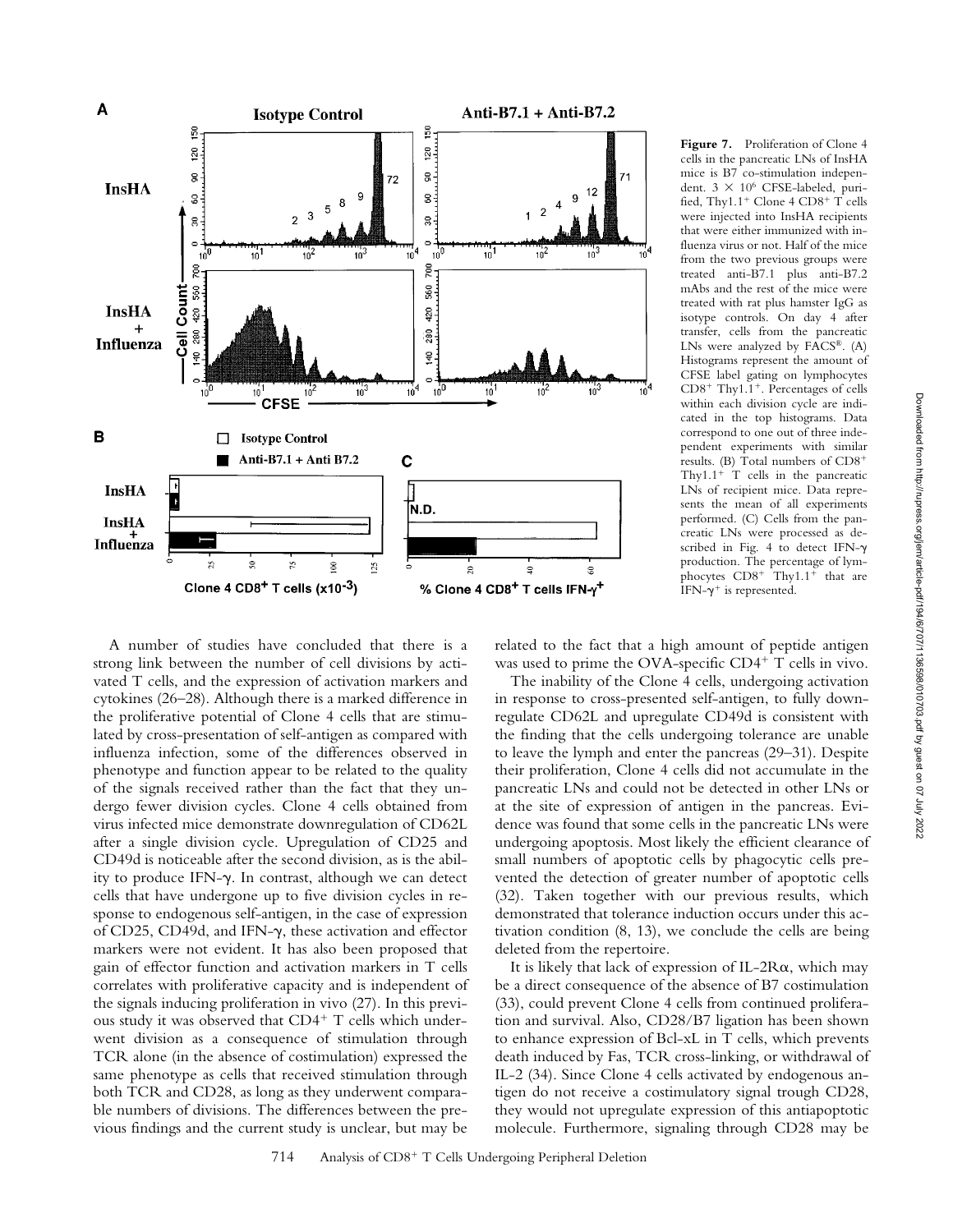or CD49d, and are unable to efficiently downregulate CD62L. Also, within the first few weeks they did not develop effector activity. However, as opposed to our results with Clone 4 cells, CD8<sup>+</sup> T cells expanding in lymphopenic hosts are able to persist for a long period of time (28, 52), whereas the Clone 4 cells undergoing proliferation in response to endogenous antigen are deleted. It has been demonstrated that homeostatic division occurs in response to low affinity recognition of self-MHC–peptide complexes (52). It is interesting to speculate that the seminal difference between homeostatic division and the type of peripheral tolerance observed in this study, may be the affinity of the TCR for self-antigen. This draws obvious parallels to positive versus nega-Numerous studies have examined peripheral induction

Downloaded from http://rupress.org/jem/article-pdf/194/6/707/1136598/010703.pdf by guest on 07 July 2022 Downloaded from http://rupress.org/jem/article-pdf/194/6/707/1136598/010703.pdf by guest on 07 July 2022

of tolerance in vivo (53). However, it is unclear whether the same mechanistic principles apply in the different models. In many cases, the nature of the APC is undefined. It has been shown that B7 costimulation is required during peptide-induced anergy in CD4<sup>+</sup> T cells and tumor-induced anergy in CD8<sup>+</sup> T cells (19, 54). In this last report, CD8<sup>+</sup> T cells displayed an activated phenotype and effector function, yet they remained in an unresponsive state. Here we have shown that Clone 4 CD8<sup>+</sup> T cells do not utilize costimulation through CD28 when stimulated by cross-presentation of endogenous self-antigen. In this condition, proliferating Clone 4 cells do not express CD25 and presumably they do not secrete IL-2. This is reminiscent of an anergic phenotype; however, these cells are soon deleted, whereas anergic cells can persist in vivo for long periods of time (55). Deletion of mature  $CD8^+$  T cells as a consequence of self-antigen recognition in the absence of costimulation has been reported (56). In this case, T cells encounter antigen expressed on hepatocytes that lack expression of B7 molecules. What is surprising in our results is the fact that Clone 4 cells encounter antigen on professional APCs, yet no costimulation is provided.

tive selection in the thymus.

proliferation in lymphopenic hosts (51, 52). In both cases, activation is independent of CD28 (52). The cells undergoing homeostatic division do not upregulate CD25

Here we have characterized a novel activation phenotype in CD8<sup>+</sup> T cells, which occurs after encounter with endogenous antigen. The fate of these cells is deletion. It was demonstrated previously that InsHA mice are tolerant of the HA antigen in both the CD8 and CD4 compartments (9). Thus, it is likely that Clone 4 cells are devoid of cognate CD4<sup>+</sup> help in InsHA mice. We are currently evaluating the ability of HA-specific CD4<sup>+</sup> T cell help to prevent such tolerance.

This work was supported by grants DK50824 and CA57855 from the National Institutes of Health.

*Submitted: 24 April 2001 Revised: 10 July 2001 Accepted: 18 July 2001*

required to express additional costimulatory molecules that promote viability and proliferation, as has recently been described for expression of ICOS (35). Taken together, these results suggest that the Clone 4 T cells undergo "death by neglect" also, referred to as passive cell death, as opposed to AICD (36). The molecules involved in signaling apoptosis in the InsHA mice is currently under investigation. However, preliminary experiments suggest Fas is not involved in tolerance in InsHA mice (unpublished data). This is consistent with the reports that Fas plays no role in passive cell death (36). Interestingly, passive death has also been shown to be involved as a mechanism of peripheral tolerance in deletion of CD8<sup>+</sup> T cells specific for a neoantigen expressed in the liver (37). Similarly, those cells are activated by antigen in the absence of costimulation. On the other hand, several other studies had reported a role for Fas in the peripheral deletion of T cells (38–40). However, in these studies there is extensive antigen stimulation and therefore, deletion in these other models may share features of AICD.

It has recently been shown that DCs induce CD8<sup>+</sup> T cells proliferation by cross-presentation of endogenous self-antigens in vivo (41). Furthermore, there is evidence that it is the  $CD11c^{+}$   $CD8^{+}$  DC subset the one responsible for activation of CTLs through cross-presentation of antigen (42). It is not yet known which type of APCs is responsible for tolerance as it occurs in InsHA mice. Future studies will attempt to determine the precise phenotype of the APCs involved in such tolerance. At first glance, the finding that the mechanism by which Clone 4 T cells are tolerized involves a lack of costimulation would seem to counterindicate a role for DCs, as it would be expected that any DCs that acquired HA from the islets and presented it in the pancreatic LNs should be a mature DCs and therefore express high levels of costimulatory molecules (43). However, several theories have been proposed to explain tolerance induction by DCs. They evoke the existence of a different subclass of DCs which is involved in tolerance (44, 45) or a different state of activation for DCs responsible for priming versus tolerance induction (46). Bacterial products, viral infection, inflammatory cytokines, necrotic cells, CD4<sup>+</sup> T cells activated through CD40 or TNF-related activation-induced cytokine expression (TRANCE)-receptor (TRANCE-R) ligation, and activated CD8<sup>+</sup> T cells (46–48) have been shown to induce maturation or further activate mature DCs and increase expression of costimulatory molecules. A third model that could integrate the previous two has been proposed recently (49). Short lived, immature DCs may transport antigen to the lymph (50), where resident lymphoidtolerizing DCs could phagocyte them and present antigen to T cells. Our data cannot discriminate among these different hypothesis, but does indicate that regardless of the lineage or maturation status of the tolerizing DCs, it is likely they are not activated and therefore do not express high levels of costimulatory molecules.

Of interest, the Clone 4 T cells activated to proliferate by endogenous self-antigen exhibit many characteristics that are similar to CD8<sup>+</sup> T cells undergoing homeostatic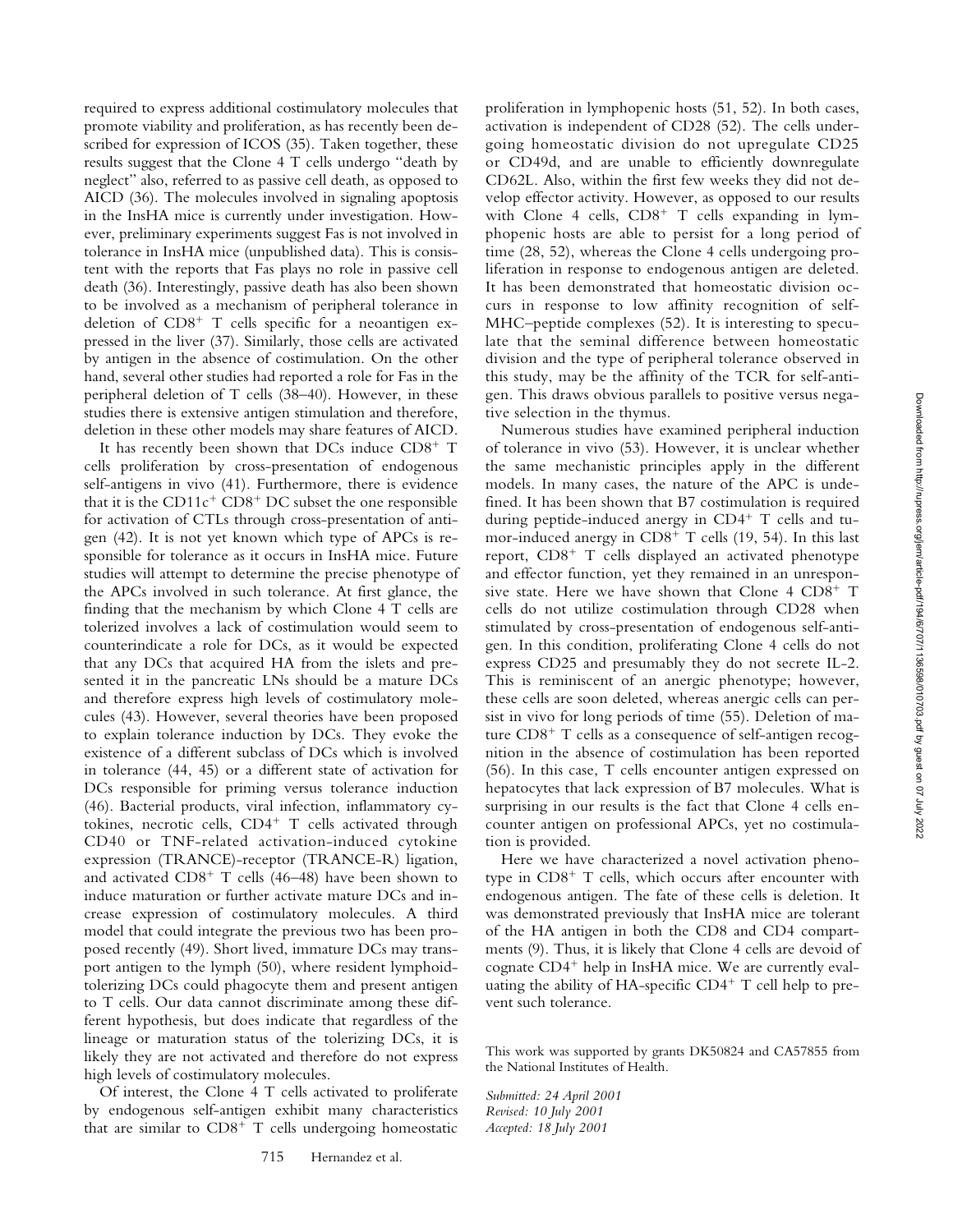## **References**

- 1. Kappler, J.W., N. Roehm, and P. Marrack. 1987. T cell tolerance by clonal elimination in the thymus. *Cell.* 49:273– 280.
- 2. Kisielow, P., H. Bluthmann, U.D. Staerz, M. Steinmetz, and H.V. Boehmer. 1988. Tolerance in T cell receptor transgenic mice involves deletion of non mature CD4+8<sup>-</sup> thymocytes. *Nature.* 333:742–746.
- 3. Kurts, C., H. Kosaka, F.R. Carbone, J.F.A.P. Miller, and Heath, W.R. 1997. Class I-restricted cross-presentation of exogenous self antigens leads to deletion of autoreactive CD8- T cells. *J. Exp. Med.* 186:239–245.
- 4. Sallusto, F., M. Cella, C. Danieli, and A. Lanzavecchia. 1995. Dendritic cells use macropinocytosis and the mannose receptor to concentrate macromolecules in the major histocompatibility complex class II compartment: downregulation by cytokines and bacterial products. *J. Exp. Med.* 182:389–400.
- 5. Albert, M.L., B. Sauter, and N. Bhardwaj. 1998. Dendritic cells acquire antigen from apoptotic cells and induce class I-restricted CTLs. *Nature.* 392:86–89.
- 6. Forster, I., and I. Lieberam. 1996. Peripheral tolerance of CD4<sup>+</sup> T cells following local activation in adolescent mice. *Eur. J. Immunol.* 26:3194–3202.
- 7. Adler, A.J., D.W. Marsh, G.S. Yochum, J.L. Guzzo, A. Nigam, W.G. Nelson, and D.M. Pardoll. 1998. CD4<sup>+</sup> T cell tolerance to parenchymal self-antigens requires presentation by bone marrow-derived antigen-presenting cells. *J. Exp. Med.* 187:1555–1564.
- 8. Morgan, D.J., C. Kurts, H.T.C. Kreuwel, K.L. Holst, W.R. Heath, and L.A. Sherman. 1999. Ontogeny of T cell tolerance to peripherally-expressed antigens. *Proc. Natl. Acad. Sci. USA.* 95:11377–11382.
- 9. Lo, D., J. Freedman, J. Hesse, R.D. Palmiter, R.L. Brinster, and L.A. Sherman. 1992. Peripheral tolerance to an islet cell specific hemagglutinin transgene affects both CD4<sup>+</sup> and CD8- T cells. *Eur. J. Immunol.* 22:1013–1022.
- 10. Morgan, D.J., H.T.C. Kreuwel, S. Fleck, H.I. Levitsky, D.M. Pardoll, and L.A. Sherman. 1998. Activation of low avidity CTL specific for a self epitope results in tumor rejection but not autoimmunity. *J. Immunol.* 160:643–651.
- 11. Nugent, C.T., D.J. Morgan, J.A. Biggs, A. Ko, I.M. Pilip, E.G. Pamer, and L.A. Sherman. 2000. Characterization of CD8<sup>+</sup> T lymphocytes that persist after peripheral tolerance to a self antigen expressed in the pancreas. *J. Immunol.* 164:191– 200.
- 12. Morgan, D.J., R. Liblau, B. Scott, S. Fleck, H.O. McDevitt, N. Sarvetnick, D. Lo, and L.A. Sherman. 1996. CD8<sup>+</sup> cellmediated spontaneous diabetes in neonatal mice. *J. Immunol.* 157:978–983.
- 13. Morgan, D.J., H.T.C. Kreuwel, and L.A. Sherman. 1999. Antigen concentration and precursor frequency determine the rate of CD8<sup>+</sup> T cell tolerance to peripherally expressed antigens. *J. Immunol.* 163:723–727.
- 14. Linton, P.J., L. Haynes, L. Tsui, X. Zhang, and S. Swain. 1997. From naive to effector—alterations with aging. *Immunol. Rev.* 160:9–18.
- 15. Allison, J.P. 1994. CD28-B7 interactions in T-cell activation. *Curr. Opin. Immunol.* 6:414–419.
- 16. Lenschow, D.J., T.L. Walunas, and J.A. Bluestone. 1996. CD28/B7 system of T cell costimulation. *Annu. Rev. Immunol.* 14:233–258.
- 17. McAdam, A.J., A.N. Schweitzer, and A.H. Sharpe. 1998. The role of B7 co-stimulation in activation and differentia-

tion of CD4<sup>+</sup> and CD8<sup>+</sup> T cells. *Immunol. Rev.* 165:231-247.

- 18. Bachmann, M.F., K. McKall-Faienza, R. Schmits, D. Bouchard, J. Beach, D.E. Speiser, T.W. Mak, and P.S. Ohashi. 1997. Distinct roles for LFA-1 and CD28 during activation of naive T cells: adhesion versus costimulation. *Immunity.* 7:549–557.
- 19. Perez, V.L., L. Van Parijs, A. Biuckians, X.X. Zheng, T.B. Strom, and A.K. Abbas. 1997. Induction of peripheral T cell tolerance in vivo requires CTLA-4 engagement. *Immunity.* 6:411–417.
- 20. Kearney, E.R., T.L. Walunas, R.W. Karr, P.A. Morton, D.Y. Loh, J.A. Bluestone, and M.K. Jenkins. 1995. Antigendependent clonal expansion of a trace population of antigen-specific CD4- T cells in vivo is dependent on CD28 costimulation and inhibited by CTLA-4. *J. Immunol.* 155: 1032–1036.
- 21. Heath, W.R., and F.R. Carbone. 2001. Cross-presentation, dendritic cells, tolerance and immunity. *Annu. Rev. Immunol.* 19:47–64.
- 22. Ehl, S., J. Hornbach, P. Aichele, T. Rulicke, B. Odermatt, H. Hengartner, R. Zinkernagel, and H. Pircher. 1998. Viral and bacterial infections interfere with peripheral tolerance induction and activate CD8<sup>+</sup> T cells to cause immunopathology. *J. Exp. Med.* 187:763–774.
- 23. Webb, S., C. Morris, and J. Sprent. 1990. Extrathymic tolerance of mature T cells: clonal elimination as a consequence of immunity. *Cell.* 63:1249–1256.
- 24. Rocha, B., and B.H. von Boehmer. 1991. Peripheral selection of the T cell repertoire. *Science.* 251: 1225–1228.
- 25. Vella, A.T., J.E. McCormack, P.S. Linsley, J.W. Kappler, and P. Marrack. 1995. Lipopolysaccharide interferes with the induction of peripheral T cell death. *Immunity.* 2:261–270.
- 26. Oehen, S., and K. Brduscha-Riem. 1998. Differentiation of naive CTL to effector and memory CTL: correlation of effector function with phenotype and cell division. *J. Immunol.* 161:5338–5346.
- 27. Gudmundsdottir, H., A.D. Wells, and L.A. Turka. 1999. Dynamics and requirements of T cell clonal expansion in vivo at the single-cell level: effector function is linked to proliferative capacity. *J. Immunol.* 162:5212–5223.
- 28. Murali-Krishna, K., and R. Ahmed. 2000. Cutting edge: naive T cells masquerading as memory cells. *J. Immunol.* 165: 1733–1737.
- 29. Gallatin, W.M., I.L. Weissman, and E.C. Butcher. 1983. A cell-surface molecule involved in organ-specific homing of lymphocytes. *Nature.* 304:30–34.
- 30. Baron, J.L., J.A. Madri, N.H. Ruddle, G. Hashim, and C.A. Janeway, Jr. 1993. Surface expression of  $\alpha$  4 integrin by CD4 T cells is required for their entry into brain parenchyma. *J. Exp. Med.* 177:57–68.
- 31. Mackay, C.R. 1993. Homing of naive, memory and effector lymphocytes. *Curr. Opin. Immunol.* 5:423–427.
- 32. Savill, J., V. Fadok, P. Henson, and C. Haslett. 1993. Phagocyte recognition of cells undergoing apoptosis. *Immunol. Today.* 14:131–136.
- 33. Cerdan, C., Y. Martin, M. Courcoul, H. Brailly, C. Mawas, F. Birg, and D. Olive. 1992. Prolonged IL-2 receptor  $\alpha$ /CD25 expression after T cell activation via the adhesion molecules CD2 and CD28. Demonstration of combined transcriptional and post-transcriptional regulation. *J. Immunol.* 149:2255–2261.